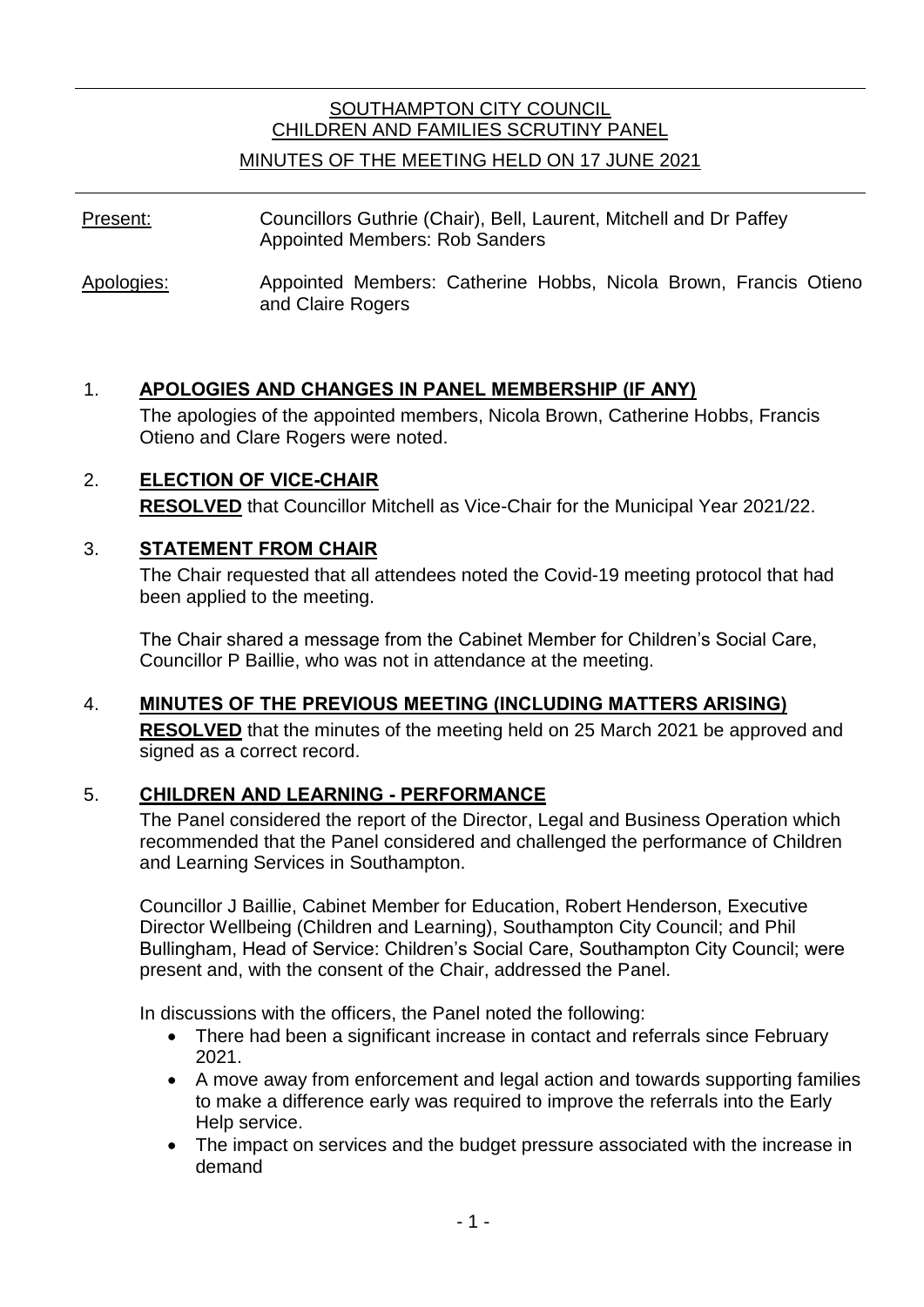- The risk averse culture resulted in too many assessments of children being completed which concluded with no further action required.
- The recruitment challenges had improved with the recruitment of a number of new Social Workers.
- There had been activity nationally and regionally regarding the anticipated increase in the number of Unaccompanied Asylum Seeking Children to be looked after by Southampton City Council.

**RESOLVED** that the Panel would be provided with a report from the Executive Director Wellbeing (Children and Learning) which detailed the key actions, developments and milestones that were fundamental to the delivery of the stated ambition to realign the focus of our services from assessment to intervention.

## 6. **MONITORING SCRUTINY RECOMMENDATIONS**

The Panel noted the report of the Director, Legal and Business Operations which enabled the Panel to monitor and track progress on recommendations made at previous meetings.

The Panel noted that all the requested information had been provided and utilised to inform the discussion of the agenda items.

### 7. **EXCLUSION OF THE PRESS AND PUBLIC - EXEMPT PAPERS INCLUDED IN THE FOLLOWING ITEM**

The Chair moved that in accordance with the Council's Constitution, specifically the Access to Information Procedure Rules contained within the Constitution, the press and public be excluded from the meeting in respect of any consideration of the exempt report and appendices to the following item. It was not appropriate to disclose this information based on Categories 7 of paragraph 10.4 of the council's Access to Information Procedure Rules as the information was subject to an obligation of confidentiality.

**RESOLVED** that having applied the public interest test, the press and public be excluded from the meeting.

### 8. **OFSTED - SOUTHAMPTON FOCUSED VISIT**

The Panel considered the report of the Executive Director for Children Learning which briefed the Panel on the Ofsted Focused Visit Inspection that was undertaken between 20 April and 6 May 2021.

Councillor J Baillie, Cabinet Member for Education, Robert Henderson, Executive Director of Children and Learning, Southampton City Council; and Phil Bullingham, Head of Service: Children's Social Care, Southampton City Council; were present and, with the consent of the Chair, addressed the Panel.

In discussions with the officers, the Panel noted the following:

- Ofsted noted an improvement in the Multi Agency Safeguarding Hub, Child Protection Conferences and court work.
- Ofsted also noted that the Virtual School and Missing, Exploited and Trafficked Children's team were a strength.